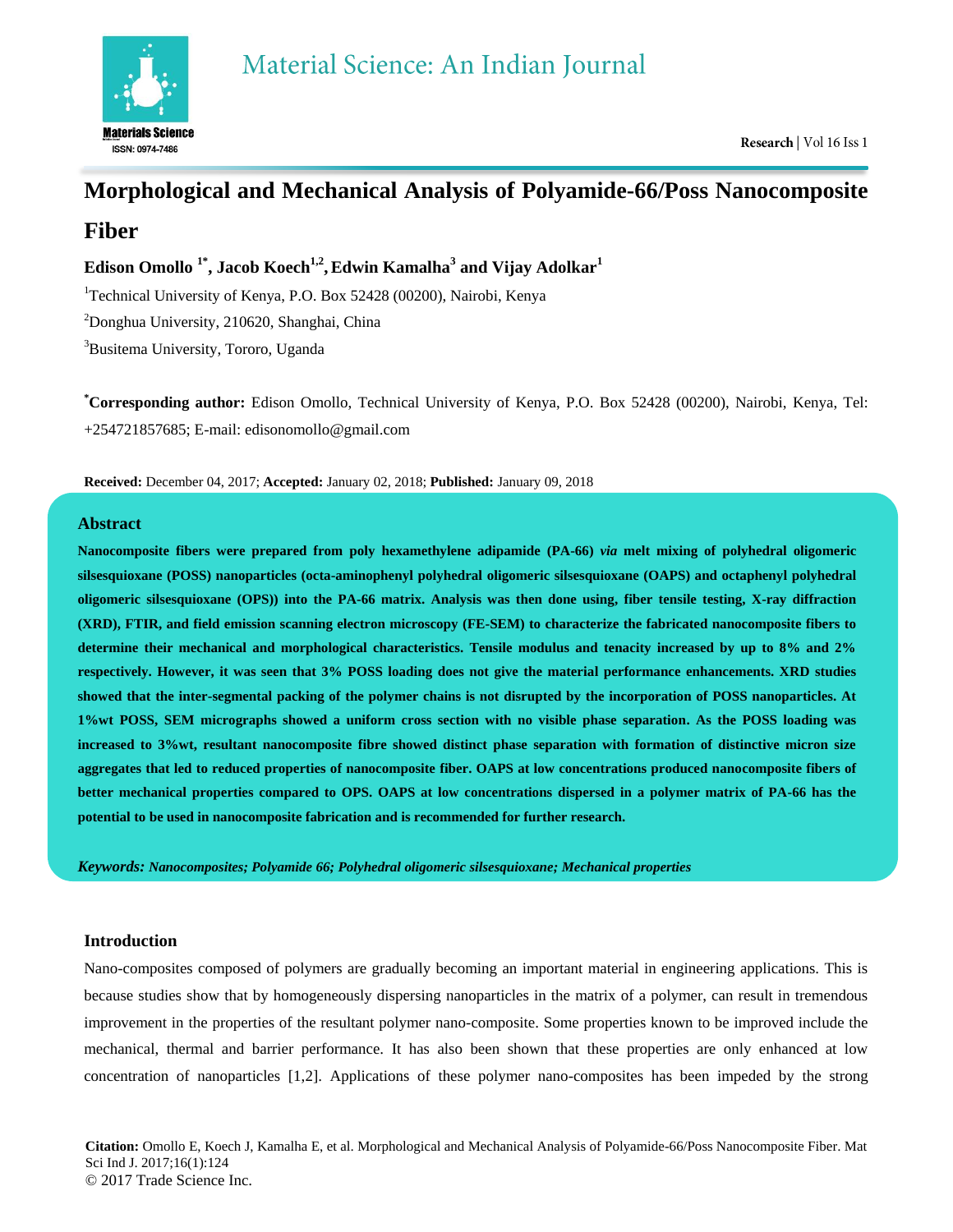agglomeration proneness of nanoparticles and surface modification of the nanoparticles is usually necessary prior to improve their dispersion in the polymer matrix. This will thus improve the properties of the polymer based nano-composite [3].

Polyamide 66 (PA 66) is famous for its good mechanical and physical properties. Since its discovery, it has found wide applications due to their high melting temperatures [4]. PA 66 is manufactured by polycondensation of the by-product of the reaction of a diacid and diamine (hexamethylene diamonium adipate) proceeded by removal of water [5]. The final properties of PA 66 are usually affected by its orientation and crystallinity [6]. PA 66 nanocomposites studies have been on the rise due to the aforementioned properties of PA 66. Polyhedral silsesquioxanes (POSS) is an organo-silicon compound that combines a flexible and reactive organic shell and a rigid inorganic core that have made them very ideal as possible platforms to be used as nanocomposite materials [7].

In our earlier study, PA 66 nanocomposite fibers were fabricated through melt mixing PA 66 using octa-aminophenyl polyhedral oligomeric silsesquioxane (OAPS) and octaphenyl polyhedral oligomeric silsesquioxane (OPS) as matrix fillers. The thermal characteristics were then determined [8]. This study therefore aims at further performing morphological and mechanical analysis of PA 66/POSS nanocomposite fibers fabricated from our previous study. FTIR analysis was performed to check if POSS nanoparticles had any interaction with PA 66. X-ray diffraction (XRD) was also used to characterize the inter-segmental packing of the nanocomposite fibers. A field emission scanning electron microscope (FE-SEM) was incorporated to study the fabricated nanocomposite fiber morphology while tensile strength, modulus and tenacity determined using a fiber tensile tester. These characterizations were done to ascertain their possible use in high temperature automobile applications.

## **Experimental**

Polyamide 66 used in the study was bought from BASF (Shanghai, China) and was dried in a vacuum before being used. Octaphenyl silsesquioxane (OPS) POSS was purchased from Liaoning AM Union Composite Materials Company Ltd. (China).

#### **Nanocomposite fiber fabrication process**

OPS was first converted to Octaaminophenyl POSS (OAPS) in a two-stage nitration reduction reaction process as outlined in our earlier work [9]. During the fabrication of PA-66/POSS nanocomposites, the weight ratios of PA-66 to POSS was varied from 0% POSS to 3% POSS as shown in TABLE 1. The procedure followed in the fabrication was as described in another of our previous work [8].

During the fabrication of PA-66/POSS nanocomposites,

| Sample No. | PA 66 (%wt) | POSS (%wt) |             |
|------------|-------------|------------|-------------|
|            |             | <b>OPS</b> | <b>OAPS</b> |
|            | 100 (Neat)  |            |             |
|            | 99          |            |             |
|            | 98          |            |             |
|            | ∩−          |            |             |

TABLE 1. **Composition of PA-66/POSS nanocomposite.**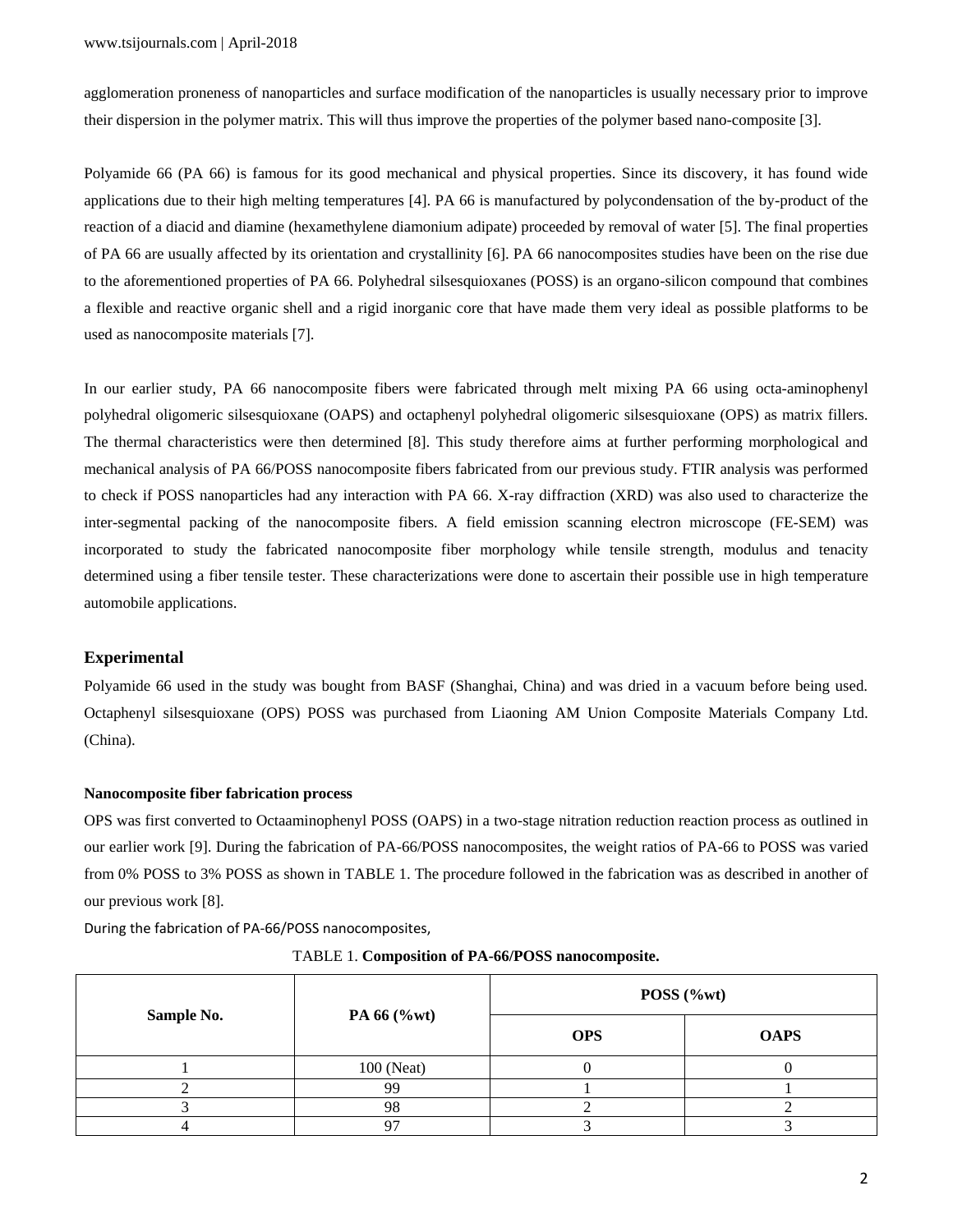## **Methods**

A Nicolet 6700 Series FTIR spectrometer (Thermo Fisher Scientific, Inc., Madison, WI) was used to determine the presence of functional groups on POSS, PA66 and the composite. POSS samples which were in powder form were prepared using a standard KBr pellet technique. FTIR grade KBr was dried in an oven at 100°C. The sample was also dried under vacuum prior to test. KBr and the sample (1 to 3%wt) were mixed thoroughly in a mortar and pestle. Pellets of approximately 1 mm thickness were prepared using a pelletizer and applying hand pressure. Care was taken to form transparent pellets. The pelletizer along with the pellet was mounted in the internal workbench of the FTIR and scanned in the range 4000 cm<sup>-1</sup>-400 cm<sup>-1</sup>. A base spectrum was obtained prior to sample collection in the range of 4000 cm<sup>-1</sup>-400 cm<sup>-1</sup>.

Attenuated total reflectance (ATR) spectroscopy was used to obtain the nanocomposite fibres spectra. Pure PA-66 and nanocomposite fibres were tested using FTIR to determine functional groups of the base PA-66, and the appearance and intensity of the POSS peaks in the fibre morphology. Before starting the analysis, the microscope was filled with liquid nitrogen to keep it cool while in operation. The ATR microscope accessory was then mounted onto the microscope. Small fibre samples were kept on the microscope stage with a glass slide underneath for support. A background spectrum was collected and subtracted from the sample spectrum.

A field emission scanning electron microscope (Hitachi UHR FE-SEM, SU8010) was used to obtain micrographs of fracture surface of the composite fibres. An electron beam was focused on the sample and the image obtained was collected at various magnifications. The image was stabilized by adjusting the x and y stigmator. Typical sample preparation involved snapping the extruded fibre samples under liquid nitrogen and mounting it on a stub with a double sided carbon tape. Since the fibres were non-conducting, they were coated with gold before mounting in the SEM.

Fibre linear density was measured by XD-1 vibration fibre fineness tester (Shanghai New Fiber Instrument Co., Ltd.). Mechanical properties including tensile strength, modulus and tenacity were determined as a function of OAPS concentration using XG-1A engineering fiber tensile tester (Shanghai New Fiber Instrument Co., Ltd.). The sample specimen was held between the two pneumatically operated grips and subjected to a fixed load using a fixed drawing rate. The sample fibre was cut and fixed on the test clamp with test length being 10 mm and the crosshead speed set to 20.0 mm/min for all tests. 20 runs were performed for each sample to obtain the average results of tensile strengths, elongation ratios and tensile modulus. The impact of addition of POSS on the inter-segmental packing of the PA-66 was determined using an x-ray diffractometer, XRD (Rigaku Ultima3 X-ray instrument).

#### **Results and Discussion**

#### **FTIR analysis**

Infrared spectroscopy can be used as a tool to probe interactions between two phases. The FTIR spectrum of the PA66/POSS composites is shown in FIG. 1 and 2. No evidence of interactions between PA66 and POSS was seen in both spectral graphs. There is neither change nor shift in the shape of the carbonyl peak at  $1715 \text{ cm}^{-1}$ . Similarly, the composites do not show any changes in the amine N-H stretch (3296 cm<sup>-1</sup>), amide I (1634 cm<sup>-1</sup>) or amide II (1538 cm<sup>-1</sup>) peaks (C=O stretch in amides), [10] indicating no interactions between PA-66 and POSS.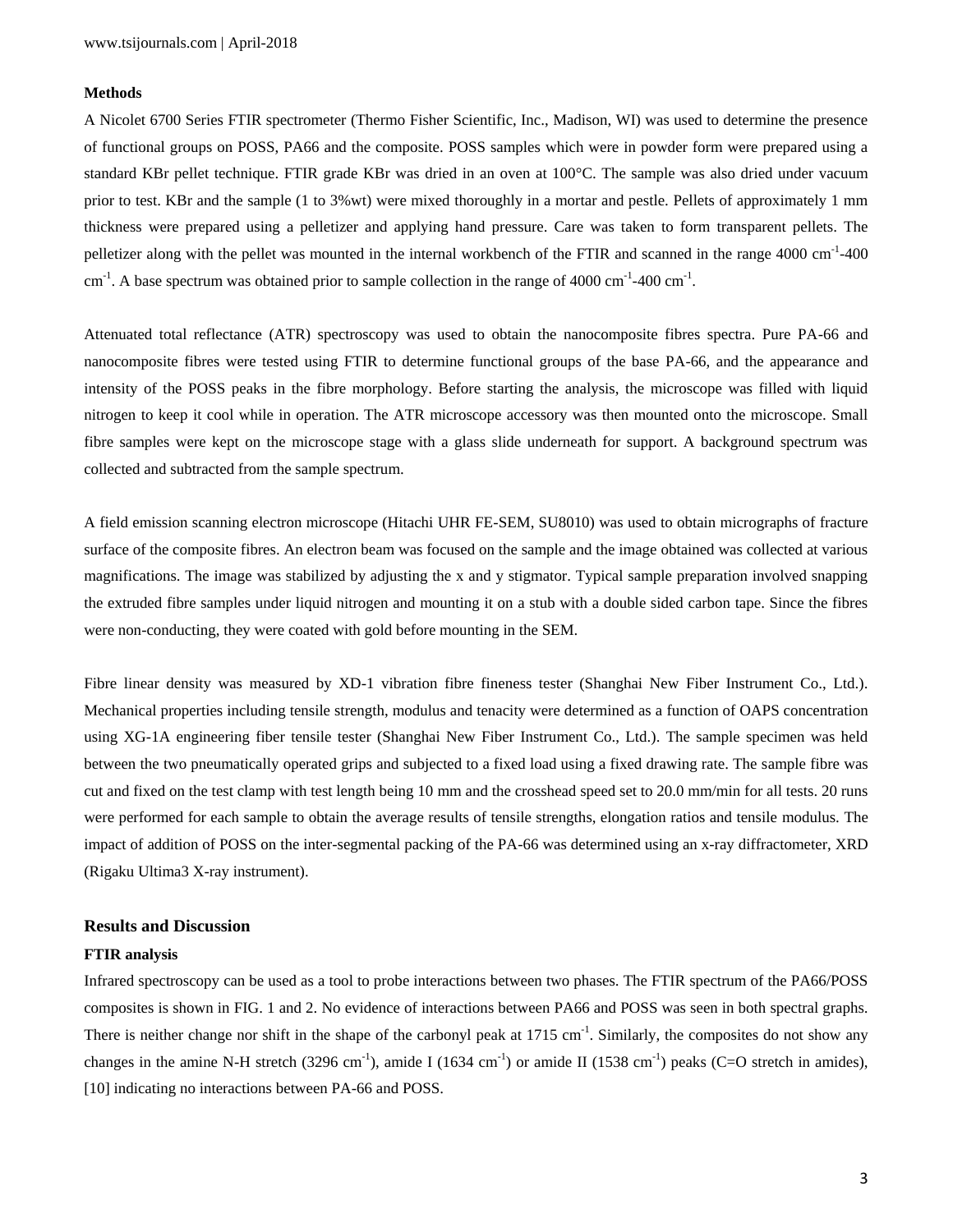

FIG. 1. **FTIR spectra of PA-66 with different percentages of POSS.**



FIG. 2. **ATR-FTIR spectra of PA-66 with different percentages of POSS.**

### **Tensile properties**

The strength tester calculated the mean of force, elongation, tenacity, work done to break and modulus. The variation of tensile strength and modulus of the PA-66/POSS nanocomposites with the POSS content is shown in FIG. 3 and 4 and summarized in TABLE 2.



FIG. 3. **Force elongation curves of PA66 fibre with varying OAPS loading.**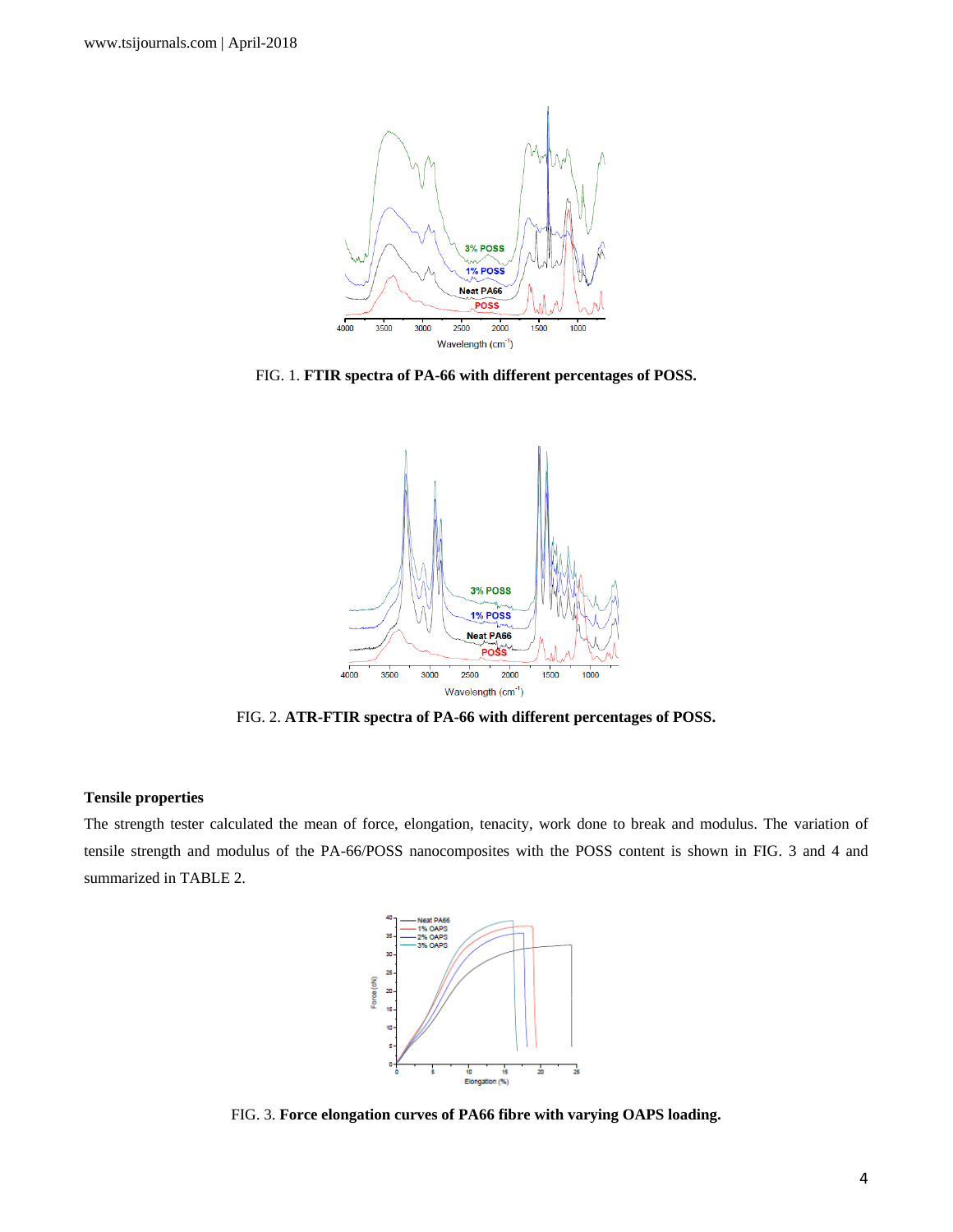

FIG. 4. **Force elongation curve of PA66 fibre with varying OPS loading.**

| <b>Sample</b>  | Elongation $(\% )$ | <b>Modulus</b> (MPa) | <b>Tenacity (MPa)</b> |
|----------------|--------------------|----------------------|-----------------------|
| Neat PA-66     | 24.34              | 4386.31              | 683.16                |
| 1% OAPS        | 18.98              | 4765.35              | 695.99                |
| <b>2% OAPS</b> | 17.97              | 4394.9               | 682.11                |
| 3% OAPS        | 16.5               | 4117.2               | 670.03                |
| 1% OPS         | 17.11              | 4471.07              | 883.21                |
| 2% OPS         | 16.31              | 4136.39              | 822.17                |
| 3% OPS         | 15.51              | 3974.95              | 712.4                 |

TABLE 2. **Comparison of tensile properties of neat PA66 with varying POSS loading.**

As POSS content increased, the tensile strength and tensile modulus of the PA66/POSS nanocomposites were improved due to the reinforcement effect of POSS with high aspect ratios, and this improvement being more significant at lower POSS content (1%). However, nanoparticles often tend to bundle together because intrinsic Van der Waals attraction between the individual cubes in combination with high aspect ratio and surface area of the nanoparticles, leads to some agglomeration, and thus prevents efficient load transfer to the polymer matrix [11].

At higher POSS content, less uniformly dispersed and more agglomerated bundles of POSS were formed in the PA66 matrix, as seen from SEM images (FIG. 5-13), which may have resulted into stress concentration phenomenon. As a result, the tensile modulus of the PA66/POSS nanocomposites decreased significantly at high POSS content (FIG. 5), compared with that at low content, resulting from few agglomerated structures of homogeneously dispersed POSS in the polymer nanocomposites.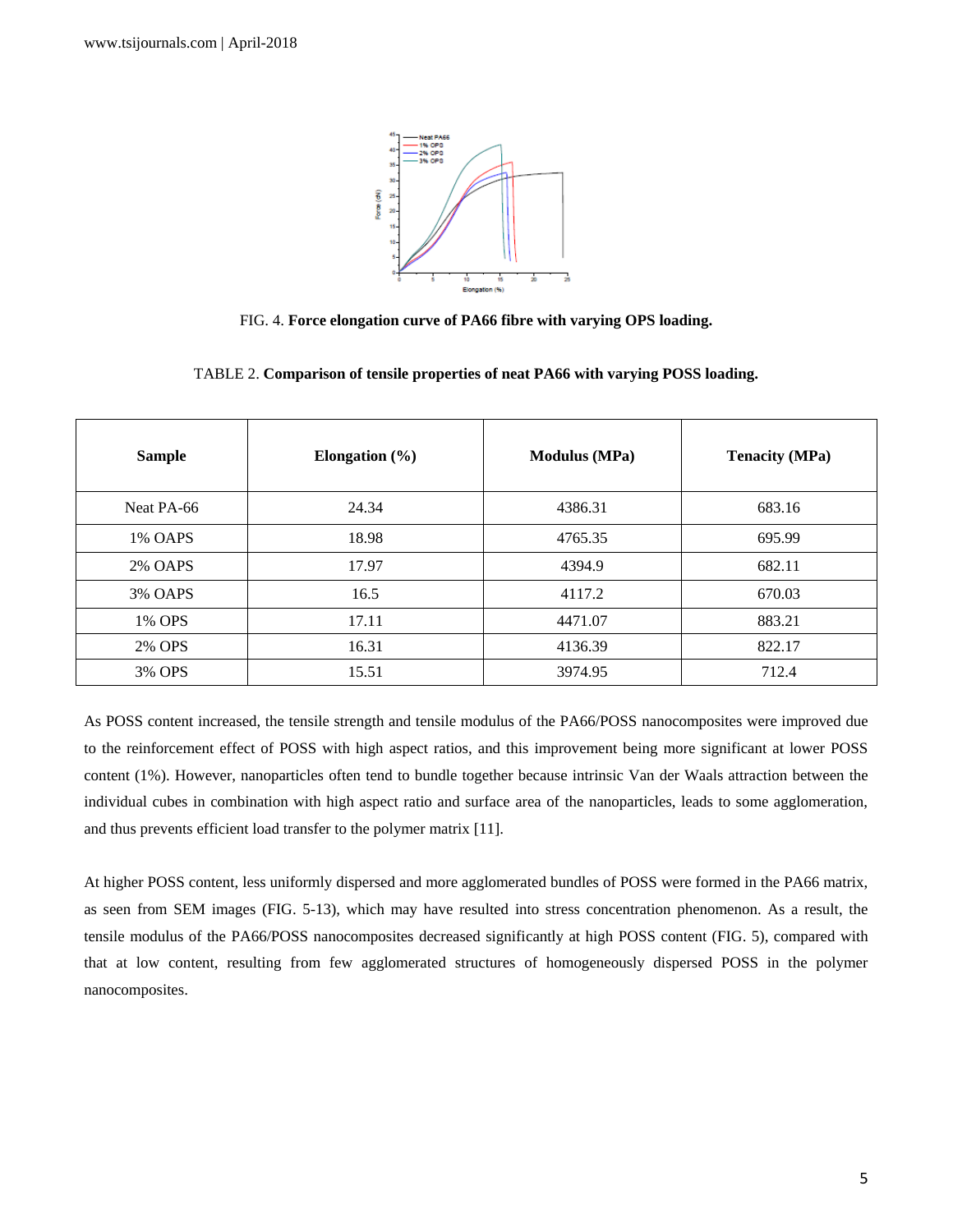

FIG. 5. **Effect of POSS content on modulus.**



FIG. 6. **Effect of POSS content on tenacity.**

Therefore, to achieve further enhanced mechanical properties of the PA-66/POSS nanocomposites, the improvement in both the dispersion of POSS in the PA-66 matrix and in the interfacial adhesion between the POSS and the PA-66 matrix through functionalization of POSS should be studied extensively; in our current research OAPS was considered. A significant improvement in modulus was recorded on the PA-66/OAPS fibre nanocomposites compared to PA-66/OPS (FIG. 5) counterpart though there was a drop in tenacity (FIG. 6). However, it is hypothesized that tenacity will be greatly improved by twisting and plying in the subsequent processing prior to use in tyre cord production [12,13].



FIG. 7. **Effect of POSS content on elongation.**

Incorporation of the nanoparticles greatly reduced the elongation of the fiber and the effect is magnificent with increasing POSS loading as shown in FIG. 7. This was expected as the nanoparticles will act as barriers to the sliding motion between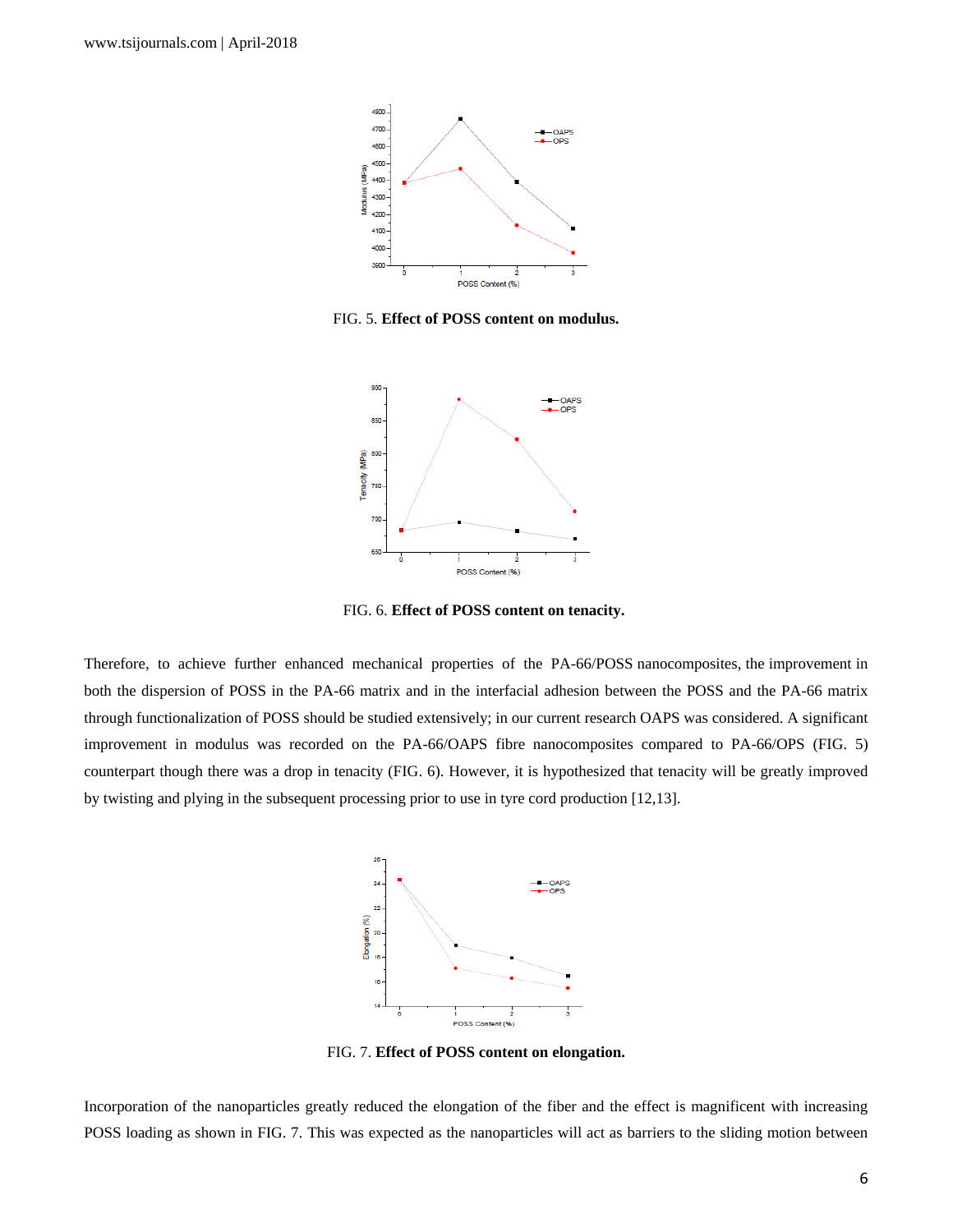polymer chains [14]. However, OAPS elongation is slightly higher than that of OPS because OPS are solely incorporated as nanoparticles without any chemical interactions whereas OAPS contain active sites which might have interacted with the polymer chain chemically and thus becomes part of the chain and will slide along. It therefore implies that not only will the hydrogen bonds be responsible for the strength of the fiber but particle inclusions will play a role as well.

## **Morphology and fracture surfaces**

To determine the relationship between the morphological structure and the POSS dispersion of the samples, fiber specimens were analyzed by SEM. As the percentage of POSS loading increased, agglomeration becomes distinctive. From SEM images, high loading display unsatisfactory results because the nanoparticles tend to agglomerate hindering uniform dispersion in the matrix (PA-66).

Analysis of the morphology of a polymer-filler blended fiber can give valuable information regarding the homogeneity and dispersion of the filler within a polymer matrix. For example, in case of molecular scale inorganic fillers, agglomeration and phase separation can be monitored using techniques such as SEM. The morphology of the neat PA-66 and the blended films was observed using SEM. Micrographs of pure PA-66, POSS, 1% wt, 2% wt and 3% wt composites are shown in FIG. 8-13.

At 1% wt, micrographs show a uniform cross section with no visible phase separation. The fracture surfaces are similar to that of the neat PA-66 and are typical for brittle fracture surfaces. However, very small nano-sized agglomerates of POSS are seen for both 2% wt and 3% wt PA-66/POSS nanocomposites.

The SEM micrograph of the 3% wt fiber shows distinct phase separation with formation of distinctive micron size aggregates. Individual POSS particles are of molecular size (1.5 nm) as compared to the polymer matrix [15-17]. Addition of increasing amounts of POSS within the polymer leads to aggregation of inorganic filler and at high POSS loading, a regular array of micron size aggregates of POSS are observed.



FIG. 8. **SEM micrographs of PA66 at different magnification.**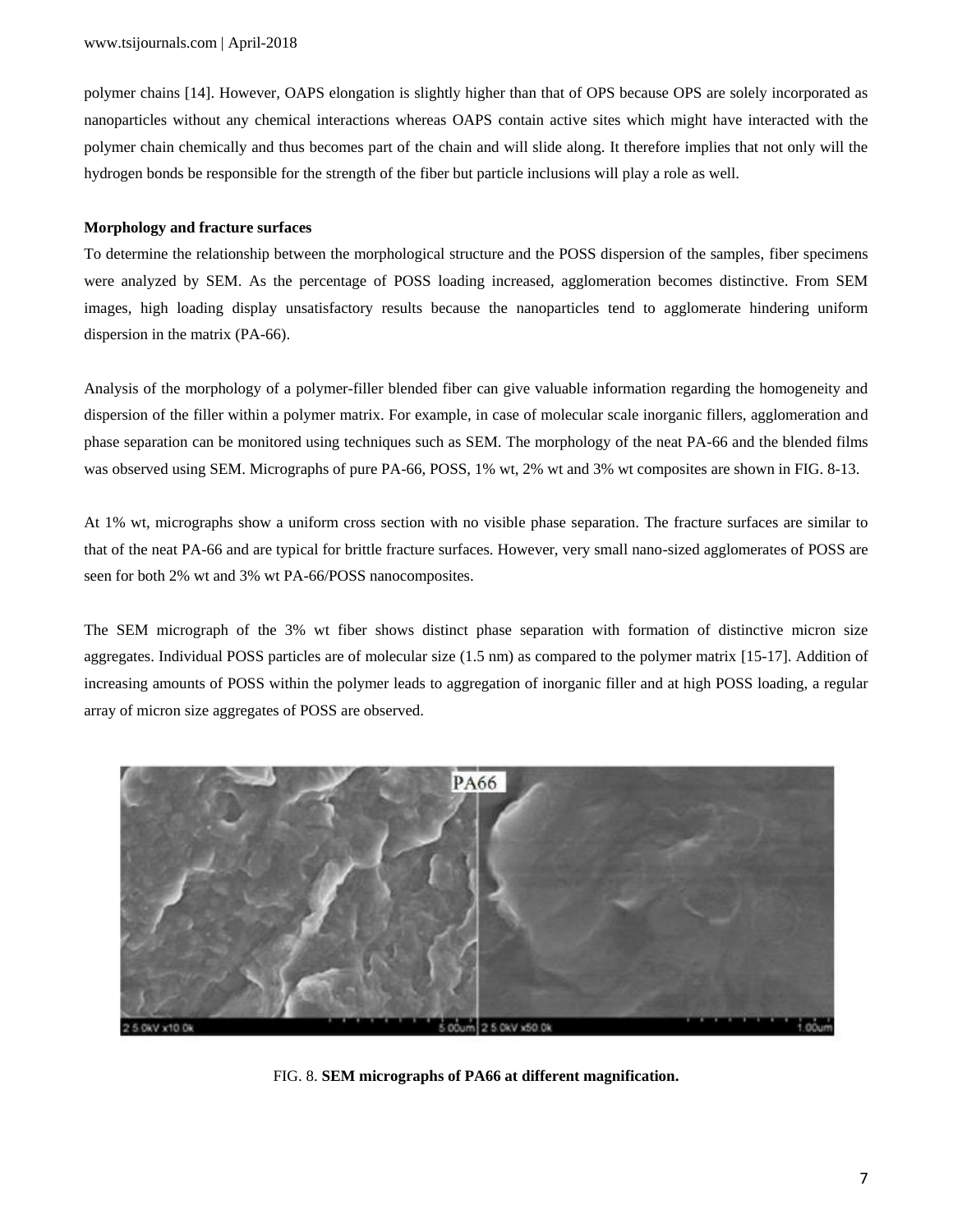

FIG. 9. **SEM micrographs of POSS nanoparticles**.



FIG. 10. **SEM micrographs of PA66 with 1% loading of OPS.**



FIG.11. **SEM micrographs of PA66 with 2% loading of OPS.**



FIG. 12. **SEM micrographs of PA66 with 3% loading of OPS.**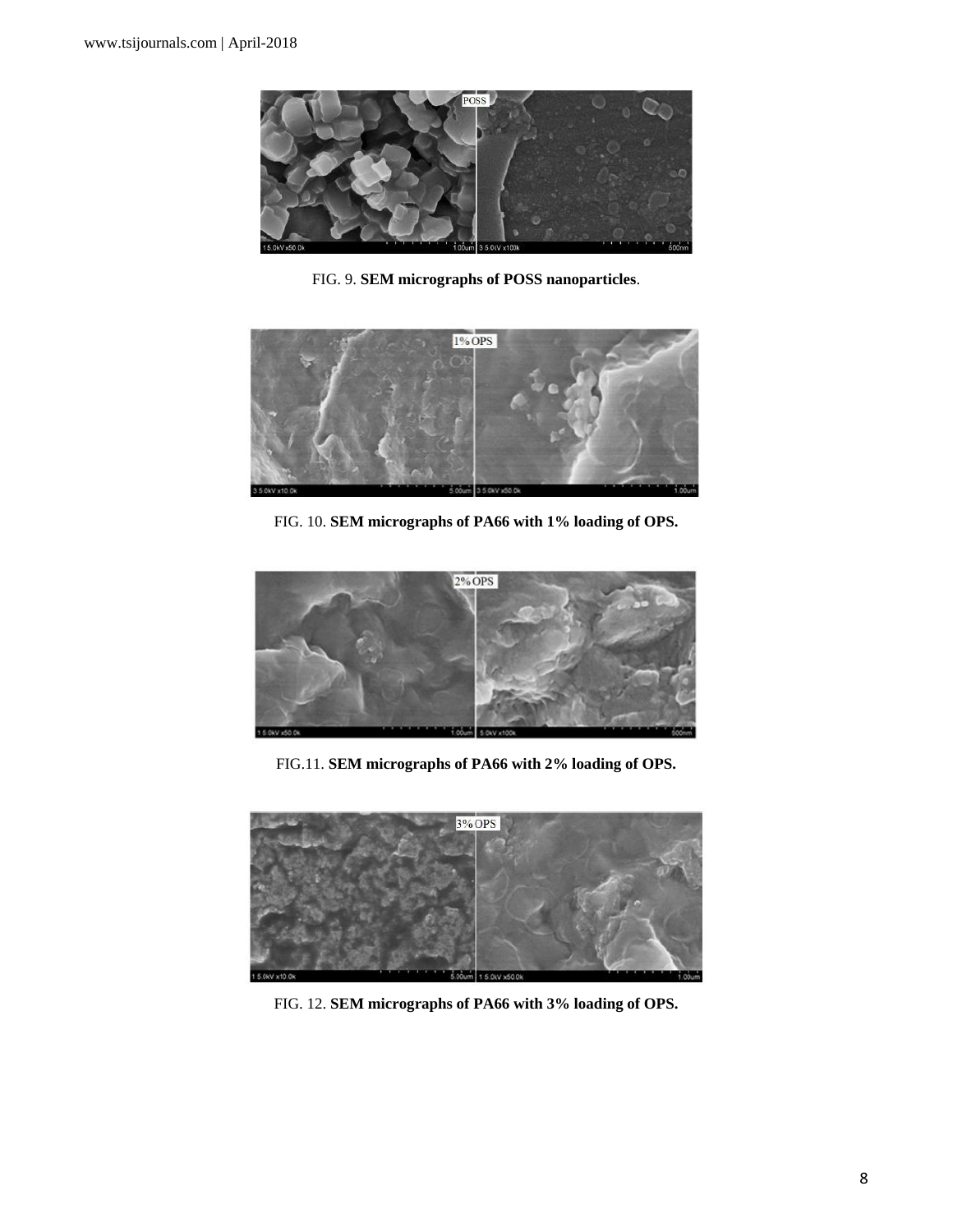

FIG. 13. **SEM micrographs of PA66 with 3% loading of OAPS.**

X-ray diffraction is one of the most common and simplest methods for the morphological analysis of nanocomposites. The results obtained from X-ray patterns can be supported with electron microscopic analysis since X-ray beams may hit a nonuniformly dispersed region in a sample due to low concentration of the POSS or immiscibility and disorder in the sample may lead to elimination of a Bragg's reflection [18].

X-ray patterns of the neat PA-66 and the PA66-POSS composites are given in FIG. 14 and 15. Information from XRD patterns of polymers which are amorphous is usually less precise and defined in comparison to those of crystalline polymers. In amorphous polymers, no long range order is seen, but there exists a minimal kind of short range order because of the average distance between neighboring polymer chains. It is because of the order, that the diffraction pattern is observed for non-crystalline polymers [19].

The broad peak pattern for neat PA66 at  $2\theta \approx 19^{\circ}$  can be attributed to interference from inter-segmental d-spacing. This corresponds to a d-spacing of ~4.6 Å. There is another very broad peak at  $2\theta \approx 22^{\circ}$  which corresponds to a d-spacing of ~3.9 Å. These are the characteristic peaks of PA66. The XRD pattern for OPS and OAPS also shows a broad peak at  $2\theta \approx 8^{\circ}$  and  $2\theta \cong 7^{\circ}$  which corresponds to a d-spacing of ~10 Å and ~12 Å respectively. This d-spacing (~1 nm to ~1.2 nm) corresponds roughly to the core diameter of OPS [20].

There is no shift in the amorphous 20 peak ( $\sim$ 20° and  $\sim$ 22°) of PA66 with the incorporation of POSS in increasing concentrations. Therefore incorporation of POSS within the PA66 matrix has not affected the inter-segmental distance or packing of the polymer chains. Nevertheless, there is a substantial change occurring at lower angles or higher d-spacing's with increasing POSS concentration. At 2% wt and 3% wt OAPS, there is just a very slight shift to higher angle. This peak for the PA66-POSS composites can be a combination of diffraction from the POSS cages as well as some long range ordering of the polymer chains.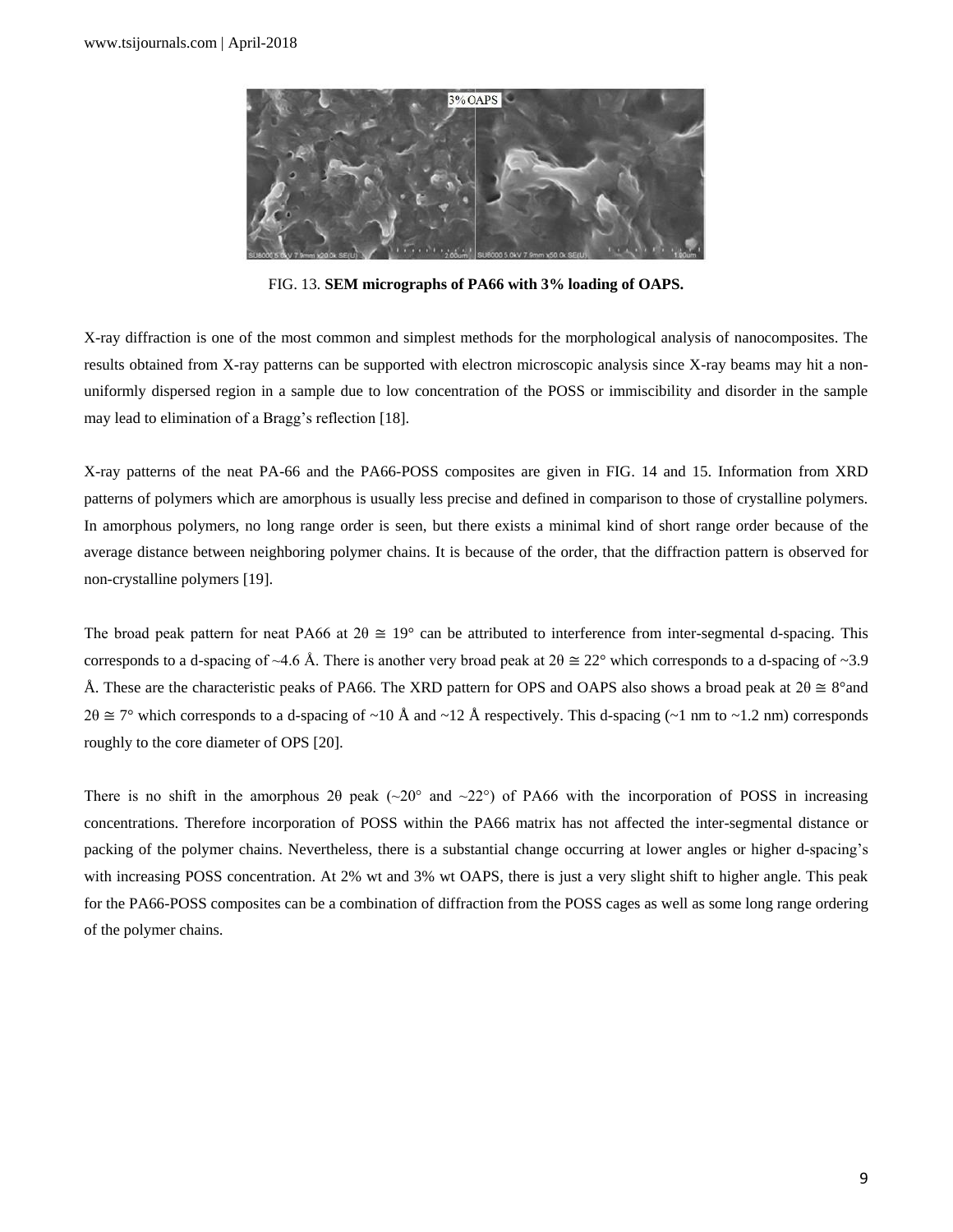

FIG. 14. **XRD spectrum of PA66 with different percentages of OPS.**



FIG. 15. **XRD spectrum of PA66 with different percentages of OAPS.**

Therefore, it can be concluded from XRD studies that the inter-segmental packing of the polymer chains is not disrupted by the incorporation of POSS.

### **Conclusion and Recommendations**

In this study, the morphological and mechanical analysis of PA66/POSS nanocomposite was discussed in order to understand the properties of PA66 matrix since the synthesis and the thermal properties have been discussed in our previous work.

The main differences between the structures due to the dispersion of POSS particles, and the compatibility of POSS types with PA66 were studied. The most tortuous path was observed at 1% wt POSS loading implying the highest degree of dispersion and intercalation. At higher POSS content (3%), the nanoparticles remained mostly as aggregates giving rise to poor properties. Among the POSS types, generally the OAPS produced the highest tortuous structure in SEM micrographs.

Incorporation of POSS at different loadings impacted the mechanical properties. Although the composite fibers were optically clear, nano scale aggregates of POSS was observed under SEM which increased in size with increase in concentration. The 1% POSS content recorded appealing results because of the inhibited agglomeration due to low POSS loading which favored better dispersion of the nanoparticles as observed in the SEM micrographs at higher degrees of particle exfoliation.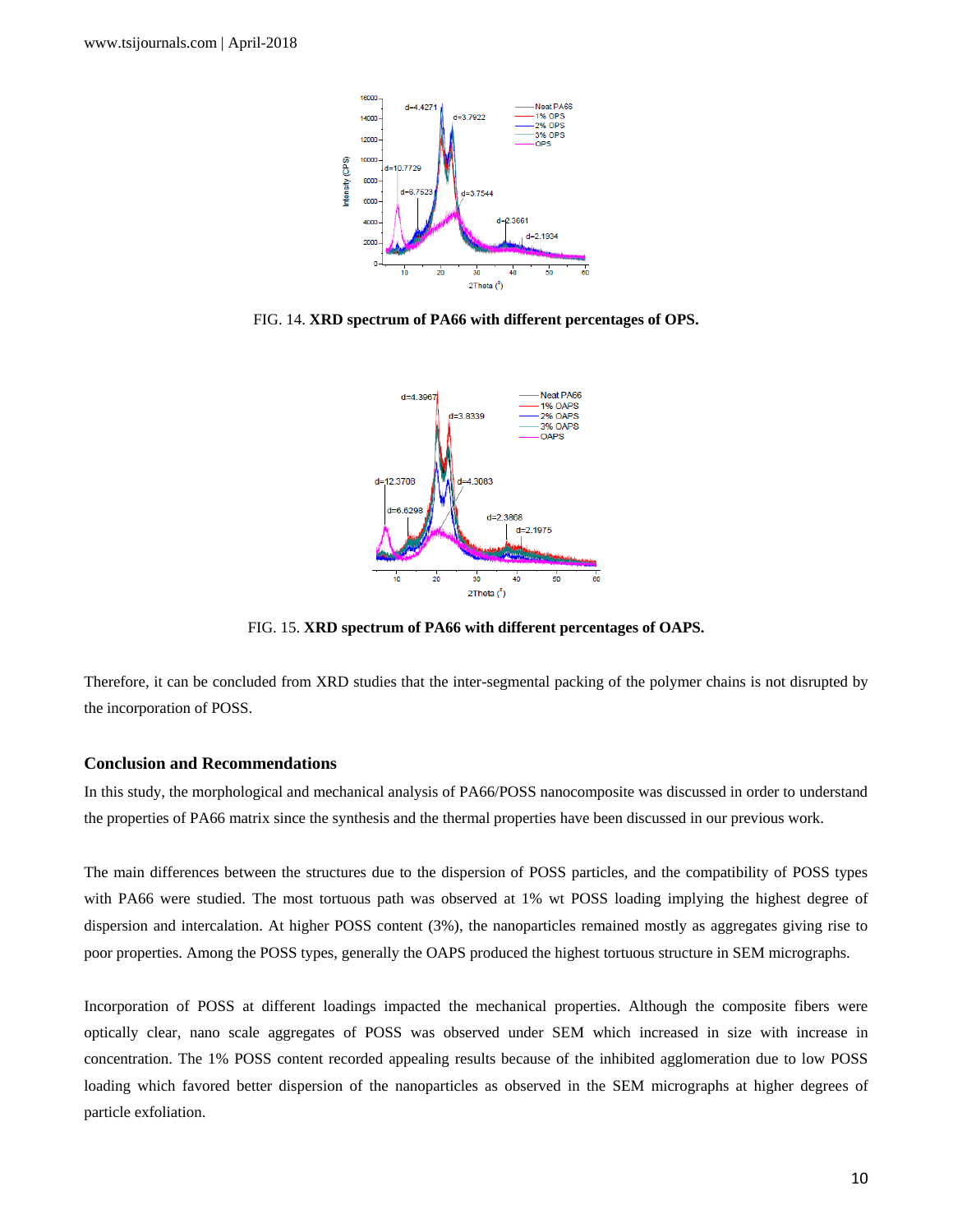Nearly all the mechanical properties were found to increase with the POSS loading. Tensile modulus and tenacity increased by up to 8% and 2% respectively. However, it was seen that 3% POSS loading does not give the material performance enhancements mainly due to higher degree of agglomeration causing defect points in the structure.

The ultimate performance of the resultant composite fiber is greatly determined by the dispersion of the nanoparticles. Detailed SEM and TEM analysis of the composite fibers holds more information on dispersion and interaction of the nanoparticles and polymer matrix. Probing the composites using electron microscopy would give more information on the nature of aggregation of POSS and the precise manner in which it affects the surrounding polymer matrix. Silicon mapping using SEM would also assist in understanding the distribution of POSS within the polymer matrix. Since POSS are only 1.5 nm in diameter, TEM imaging would be useful in understanding critical concentration required for agglomeration and also the mechanism of formation of regularly shaped agglomerates at high loadings. TEM can also be used to investigate actual structure of POSS itself, whether functionalization techniques has caused any distortion to the size and shape of the Si-O core cage.

## **REFERENCES**

- 1. Alexandre M, Dubois P. Polymer-layered silicate nanocomposites: Preparation, properties and uses of a new class of materials. Mater Sci Eng C. 2000;15;28(1):1-63.
- 2. Schmidt D, Shah D, Giannelis EP. New advances in polymer/layered silicate nanocomposites. Curr Opin Solid State Mater Sci. 2002;30;6(3):205-12.
- 3. Xu X, Li B, Lu H, et al. The interface structure of nano-SiO 2/PA66 composites and its influence on material's mechanical and thermal properties. Appl Surf Sci. 2007;254(5):1456-62.
- 4. Mark HF. Encyclopedia of Polymer Science and Technology, Vol. 12. Set. John Wiley & Sons, Inc., New Jersey, USA; 2005.
- 5. Kirk RE, Othmer DF. Encyclopedia of Chemical Technology. Vol. 2. The Interscience Encyclopedia Inc; New York, USA; 1953.
- 6. Bunn CW, Garner EV. The crystal structures of two polyamides ('nylons'). In: Proceedings of the Royal Society of London A: Philos Trans Royal Soc. A.1947;189(1016):39-68.
- 7. Lichtenhan JD. Polyhedral oligomeric silsesquioxanes: Building blocks for silsesquioxane-based polymers and hybrid materials. Comments on Inorganic Chemistry. 1995;17(2):115-30.
- 8. Jacob, Edison, Fredrick, et al. Thermal analysis of polyamide-66/POSS nanocomposite fiber. International IJETR. 2017;7(4):35-40.
- 9. Koech, Shao, Mutua, et al. Application of hydrazine hydrate in the synthesis of octa (aminophenyl) silsesquioxane (OAPS). Poss. 2013;3(1): 93-97.
- 10. Socrates G. Infrared and Raman characteristic group frequencies: Tables and charts. John Wiley & Sons; 2001.
- 11. Ma PC, Siddiqui NA, Marom G, et al. Dispersion and functionalization of carbon nanotubes for polymer-based nanocomposites: A review. Compos Part A Appl Sci Manuf. 2010;41(10):1345-67.